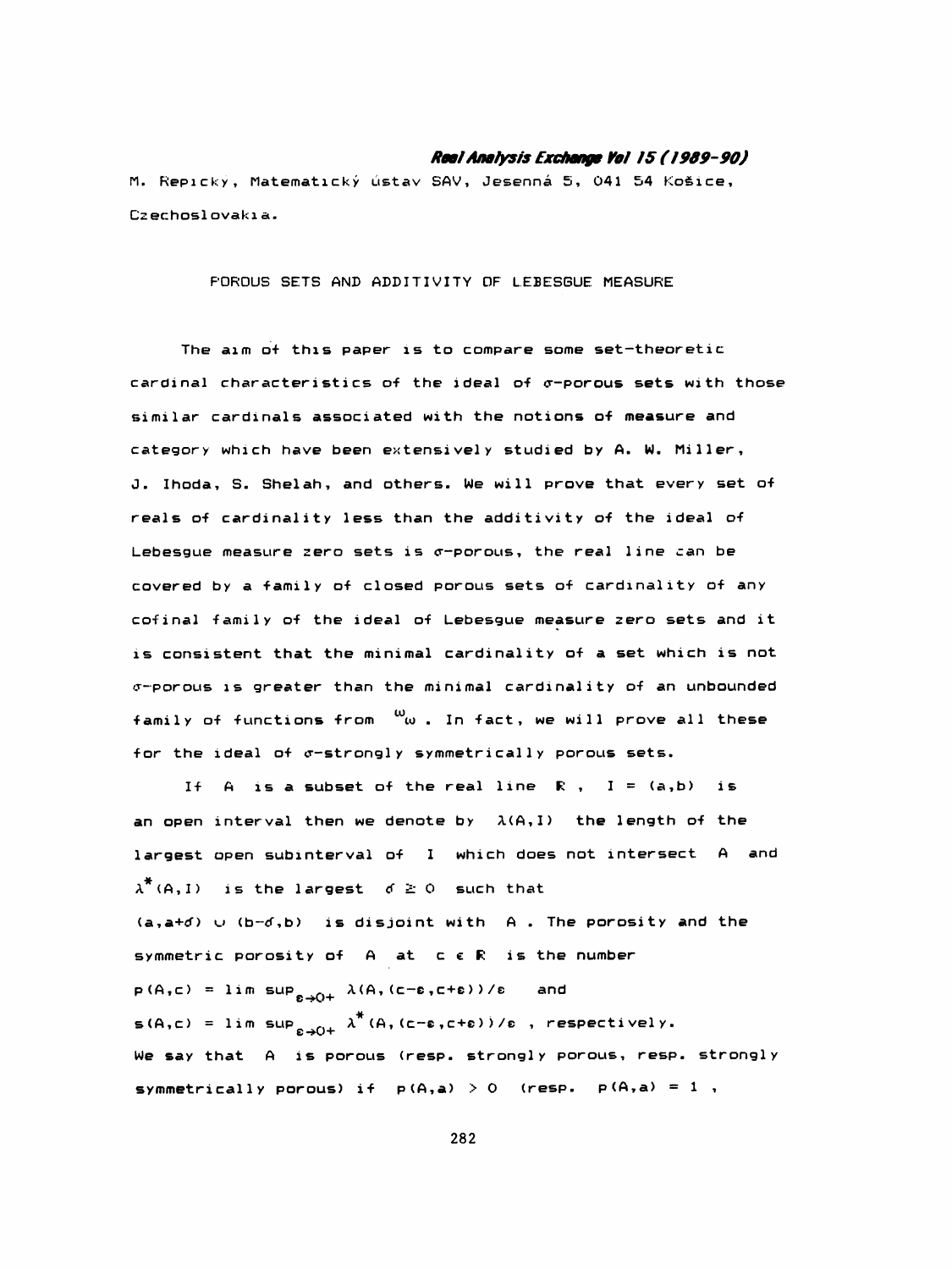resp.  $s(A,a) = 1$  ) for every  $a \in A$  . We say that  $A$  is  $\sigma$ -porous (resp.  $\sigma$ -strongly porous, resp.  $\sigma$ -strongly symmetrically porous) if it is a countable union of porous (resp. strongly porous, resp. strongly symmetrically porous) sets. See [11].

The author would like to thank professor L. Bukovský for directing his attention to porous sets and for valuable discussions on the subject matter of this work.

Let us recall some notation and cardinal characteristics. By  $\omega$  we denote the set of natural numbers, i.e.  $\omega = \{0, 1, 2, ... \}$ . Each natural number is a von Neuman ordinal, i.e.  $n = \{0, 1, \ldots, n-1\}$ ,  $0 = \emptyset$  and  $n \leq m$  iff  $n \in m$  (and  $n \leq m$  iff  $n \in m$ ). Let  $x$  ,  $y$  be sets. Then  $\frac{x}{y}$  is the set of all functions from  $x$  into  $y$  ;  $\theta'(x)$  is the power set of  $x$ , i.e.  $\vartheta(x)$  is the set of all subsets of  $x$  ;  $[x]^{<\omega}$  is the set of all finite subsets of  $x$  ;  $\frac{1}{x}$   $\frac{1}{x}$   $\frac{1}{x}$   $\frac{1}{x}$   $\frac{1}{x}$  denotes the cardinality of x and observe that if  $s \in \binom{n}{x}$  then  $|s| = n$ . But if I is an interval of reals then III denotes the length of I .

P denote the minimal cardinality of a family  $F \subseteq \mathcal{P}(\omega)$  such that  $IP_{\Omega}$  is infinite for every finite  $F_{\Omega} \subseteq F$  and for every infinite  $x \in \omega$  there is  $y \in F$  such that  $x - y$  is infinite (see [2]). Since uniform ultrafilter is a such family,  $p \leq 2^{w}$ .

Let  $(P, \leq)$  be a partially ordered set. A set  $P_0 \subseteq P$  is said to be cofinal in P if for every  $p \in P$  there is  $q \in P_0$ such that  $p \le q$  ;  $P^{\prime}_{0}$  is unbounded if no element of  $P$  dominates all elements of  $F^{\alpha}$ .

 $b(F, \leq) = min \{ |F_0|; |P_0| \text{ is an unbounded subset of } P \}$ ,  $d(F,S) = min \{ |P_0|; P_0$  is a cofinal subset of P  $\}$  .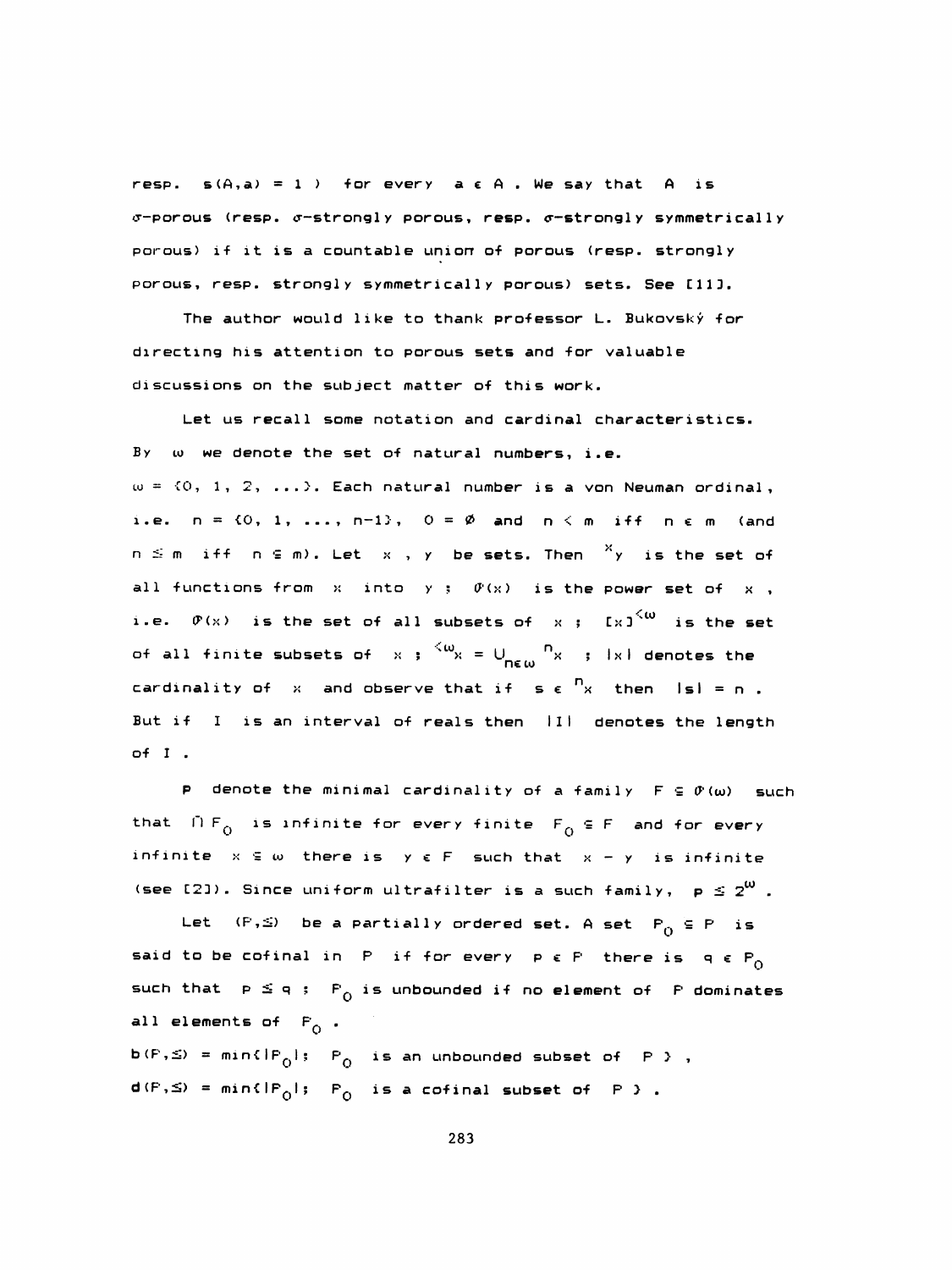Let  $\mathfrak{F} \in {^{\omega}(\mathfrak{L} \omega)}^{\langle \omega \rangle}$  , i.e.  $\mathfrak{F}$  is a family of functions from  $\omega$ into the family of finite subsets of w. For f,g & F we put  $f \le g$  iff g eventually dominates f, i.e.  $\sqrt{\alpha}$  f(n)  $\epsilon$  g(n). We use symbols  $\forall^{cc}$ n,  $\exists^{cc}$ n as abbreviations for  $(\exists m)(\forall n > m)$ , (Vm)(3n)m) . We will simply write b(F), d(F) instead of  $b(G, \leq)$ ,  $d(G, \leq)$ . Particulary we denote  $b = b(\omega)$  and  $d = d \binom{\omega}{\omega}$  . This is well defined because  $\omega \in \text{[}\omega\text{]}^{<\omega}$  .

Let  $J \subseteq \vartheta(k)$  be an ideal. Let us define: add(3) = min(13<sub>0</sub>1; 3<sub>0</sub>  $\in$  3 and U3<sub>0</sub>  $\in$  3  $\in$  b(3, $\in$ ),  $cov(3) = min(13<sub>0</sub>)$ ;  $3<sub>0</sub> \le 3$  and  $U3<sub>0</sub> = R$  ). non(3) = min{|A|;  $A \subseteq R$  and  $A \notin 3$ }, cof(3) = min(13<sub>0</sub>);  $\mathfrak{I}_0 \subseteq \mathfrak{I}$  and  $\forall A \in \mathfrak{I}$   $\exists B \in \mathfrak{I}_0$   $A \subseteq B$   $\Rightarrow$  $= d(0, \epsilon)$ .

In the following  $L$ ,  $K$ ,  $F$  and  $S$  denote the ideal of Lebesgue measure zero sets, the ideal of sets of first category, the ideal of  $\sigma$ -strongly porous sets, and the ideal of  $\sigma$ -strongly symmetrically porous sets respectively. Some facts about the ideals L and K are summarized (see [3]) in the following diagram:



The cardinals increase (not necessarily strictly) from south-west to north-east. The diagram is called Cichoń's diagram in Europe and Kunen-Miller chart in the rest of the world.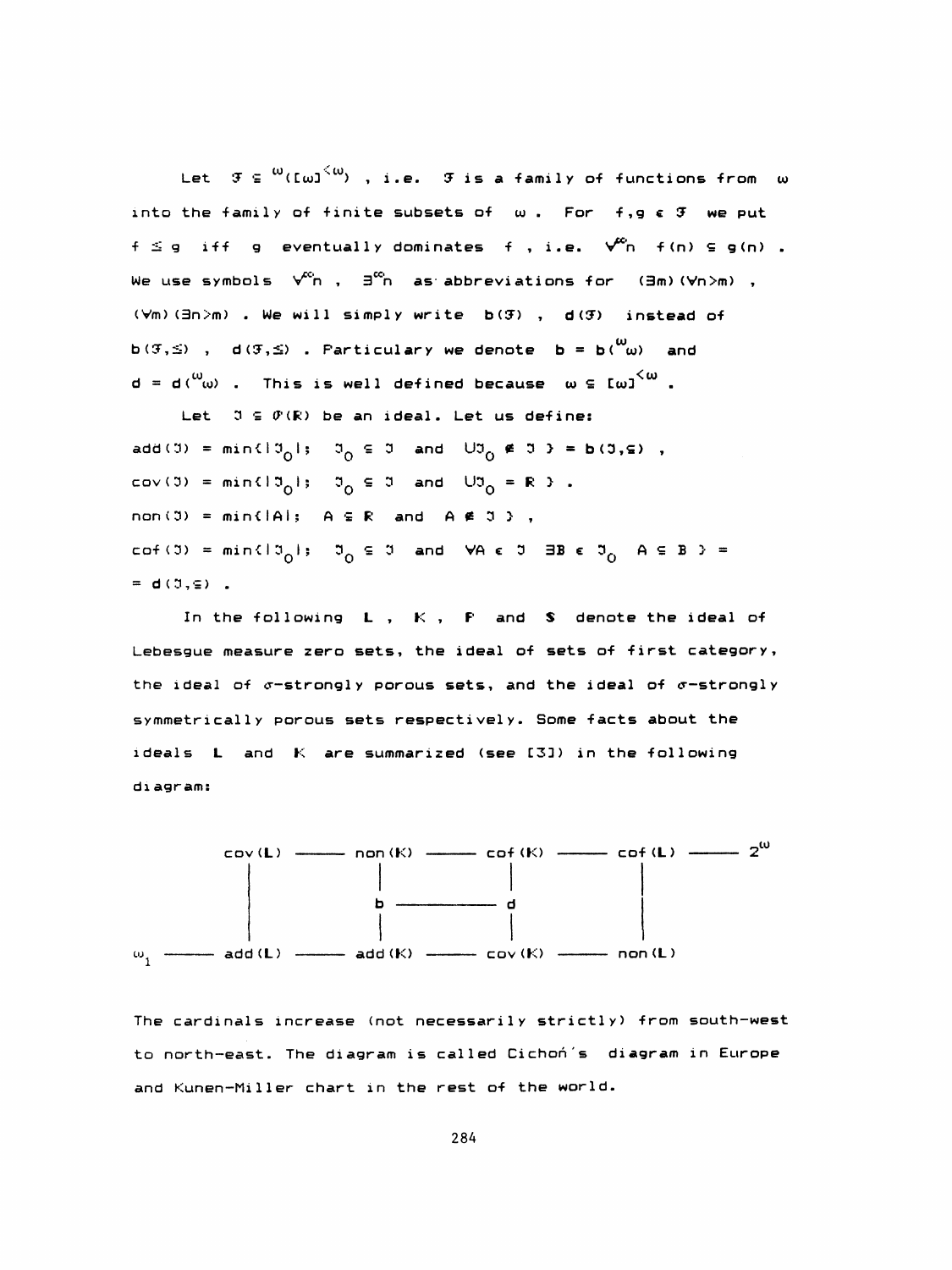Every porous set has measure zero and is nowhere dense. Both the ideals  $\mathbf F$  and  $\mathbf S$  are included in the ideal  $\mathbf F^+$  of  $\sigma$ -porous sets. F. Galvin and A. W. Miller [5] noticed that p is the minimal cardinality of a subset of the real line which is not a  $\gamma$ -set. Let us recall the definition of  $\gamma$ -set. A family  $\alpha$ is an w-cover of a set A if for every finite  $A^{\dagger}_{0} \in A$  there is  $V \in \emptyset$  such that  $A^o$   $\subseteq V$  . A set A is a  $\emptyset$ -set if for every open w-cover  $\alpha$  of A there is a sequence  $\langle V_n : n \in \omega \rangle \in {}^{\omega}\hspace{-1pt} \alpha$  such that  $X \subseteq \bigcup_{n \in \omega} \bigcap_{m \geq n} V_m$ . I. Reclaw [10] proved that if  $A \subseteq \mathbb{R}$ is a  $\gamma$ -set then A is c-porous. Reclaw's proof can be slightly improved to show that every  $\gamma$ -set on R can be covered by countably many closed strongly symmetrically porous sets. The natural question is how large can non(P) and non(S) be. Of course  $p \leq non(S) \leq non(P) \leq min \{ non(l), non(K) \}$ . It is well known that  $p \leq b$  (see e.g. [2]) and even  $p \leq$  add (K) since  $p \leq cov(K)$  (see e.g. [4]) and add  $(K) = min(cov(K), b)$  (see [9] or  $[3]$ ). The inequality  $b \leq non(P)$  is not provable in ZFC since in the generic extension by adding  $\omega_2$  Laver reals (see [6]),  $b = \omega_2$  and non(L) =  $\omega_1$  . Neither the inequality non(S)  $\leq b$  is provable in ZFC (Theorem 7). On the other hand,  $add(L) \leq b$  holds (see C83) and add(L) is another lower estimate of non(S) (Theorem 3) .

The inequality  $p \leq n$ on(S) is possible because the inequa lity p < add(L) is consistent. But we cannot decide whether any of the cases  $non(S) < non(P)$  and  $p \leq non(P) < min{ (non(K),$  non(L)} is possible and what is true for add (K) and d . Can the additivity of these ideals be greater then  $\omega_1$  ? L. Zajíček C123 proved that  $P \neq P^+$  and D. Preiss asks (oral comunication)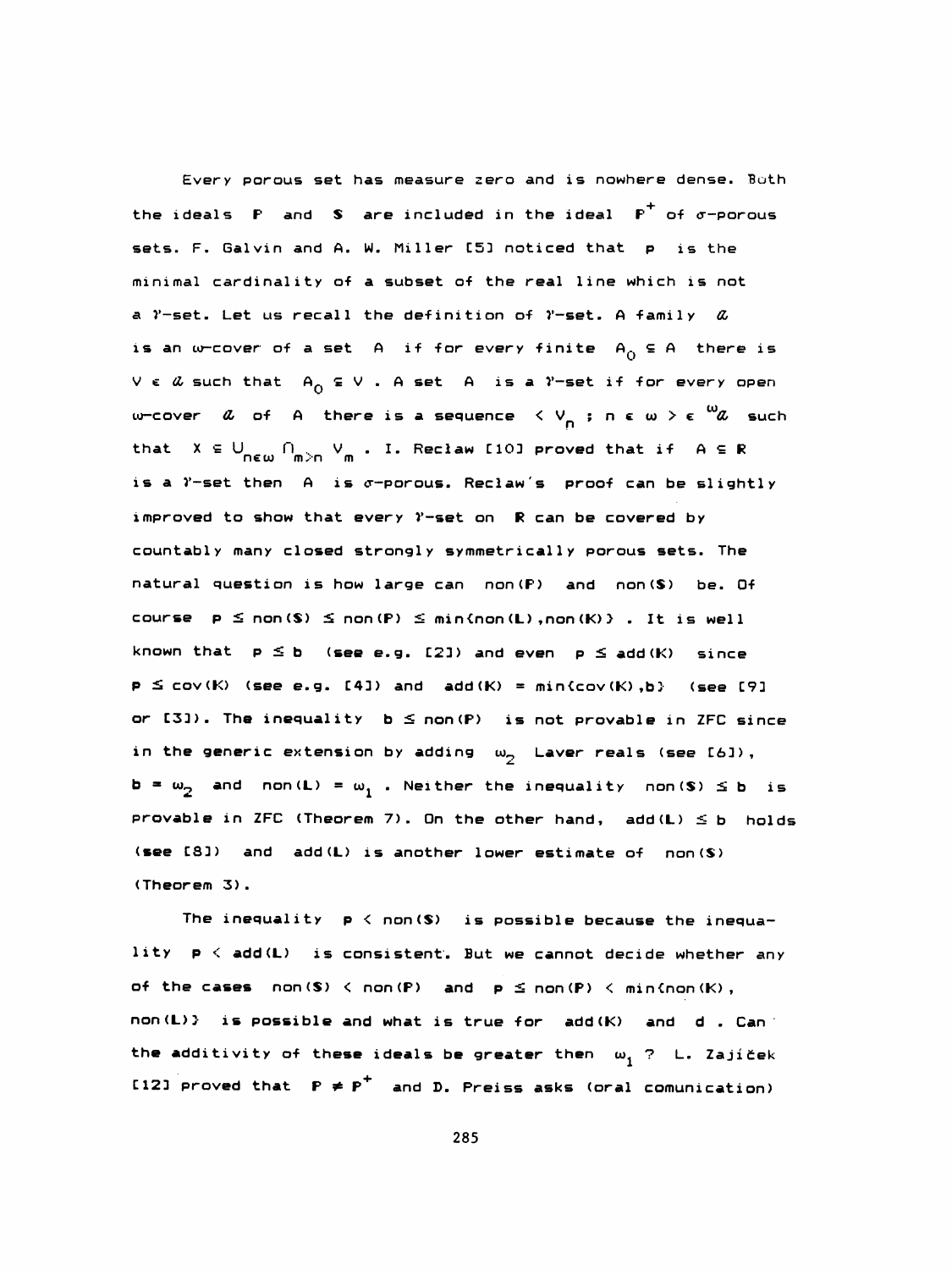whether the ideals  $F$  and  $F^+$  can be distinguished by some cardinal characteristic. The question is still open.

We will need some combinatorial characterizations of add (L) and cof(L) . Let g  $\epsilon$   $\omega$  be arbitrary. Let us denote  $\mathbf{q} = \mathbf{f} \mathbf{h}$  ;  $\mathbf{h} : \omega \rightarrow \mathbf{I} \omega \mathbf{I}^{\mathbf{Q} \omega}$  and  $\mathbf{v} \mathbf{n}$   $\mathbf{h} \mathbf{f} \mathbf{n}$ ) is  $\mathbf{g} \mathbf{f} \mathbf{n}$ ) 3,  $\mathfrak{F}_{\alpha} = \{ \begin{array}{ccc} \mathfrak{f} & \mathfrak{e} & \text{``} \omega \text{ ; } & \lim_{n \to \infty} \mathfrak{f} \text{ (n) / g (n) = 0 } \end{array} \},$ g<br>g = { f ∈ <sup>co</sup>w ; lim<sub>n→cc</sub><br>c  $\mathcal{S}_{_{\mathbf{G}}}$  = { h ; h :  $\omega$   $\rightarrow$  [ $\omega$ ]  $^{<\omega}$  and lim  $_{\Gamma\rightarrow\infty}$  [h(n)]/g(n) = 0 } .  $\frac{1}{9}$  = { f e  $\omega$ ; lim<sub>n+co</sub> f(n)/g(n) = 0<br>g = { h ; h :  $\omega \rightarrow$  [w]<sup>(w</sup> and lim<sub>n+co</sub><br>The next theorem is well known: i

 The next theorem is well known; its first part is completely proved in CI 3 and the second part can be proved by using the same ideas. In fact, both can be done uniformly at the same time. For our purpose the modification of this theorem formulated in Theorem 2 will be more useful.

Theorem 1. Let  $g \in \omega$  be monotone unbounded. Then add(L) = min(|J| ; J  $\subseteq$   $\overset{\textsf{\tiny{(O)}}}{\bullet}$  and  $\forall x \in \mathcal{X}_\mathbf{g}$   $\exists y \in \mathcal{F}$   $\exists^\textsf{\tiny{(C)}}$ n y(n)  $\notin$  x(n)} and cof(L) = min( $\mathcal{L}$ ) :  $\mathcal{L} \subseteq \mathcal{L}$  and  $\forall$ y $\epsilon^{\omega}$ w 3xe $\mathcal{L}$   $\forall^{\omega}$ n y(n)  $\epsilon$  x(n)3 .

A function  $g \in \omega$  is said to be finite-to-one if the inverse image of any finite set is finite or, equivalently, if there is a permutation  $\pi$  of  $\omega$  such that  $g(\pi(.))$  is monotone unbounded .

Theorem 2. Let  $g \in \omega$  be finite-to-one. Then add  $(\mathbf{L}) = \mathbf{b} \left( \mathcal{S}_{\mathbf{p}} \right)$  and cof  $(\mathbf{L}) = \mathbf{d} \left( \mathcal{S}_{\mathbf{p}} \right)$  . 2. Let  $g \in \omega_0$  be fi<br>g) and cof(L) = d( $\mathcal{G}_g$ 

 Notice that it is enough to prove this theorem in the case g is monotone unbounded. In the proof we will need the next lemma.

Lemma 2.1. Let  $g \in \omega$  be mpnotone unbounded. Then  $\mathbf{b} = \mathbf{b}(\mathfrak{T}_{\mathbf{a}})$  and  $\mathbf{d} = \mathbf{d}(\mathfrak{T}_{\mathbf{a}})$  . mma 2.1. Let <mark>g c</mark><br><sub>g</sub>) and d = d(F<sub>g</sub>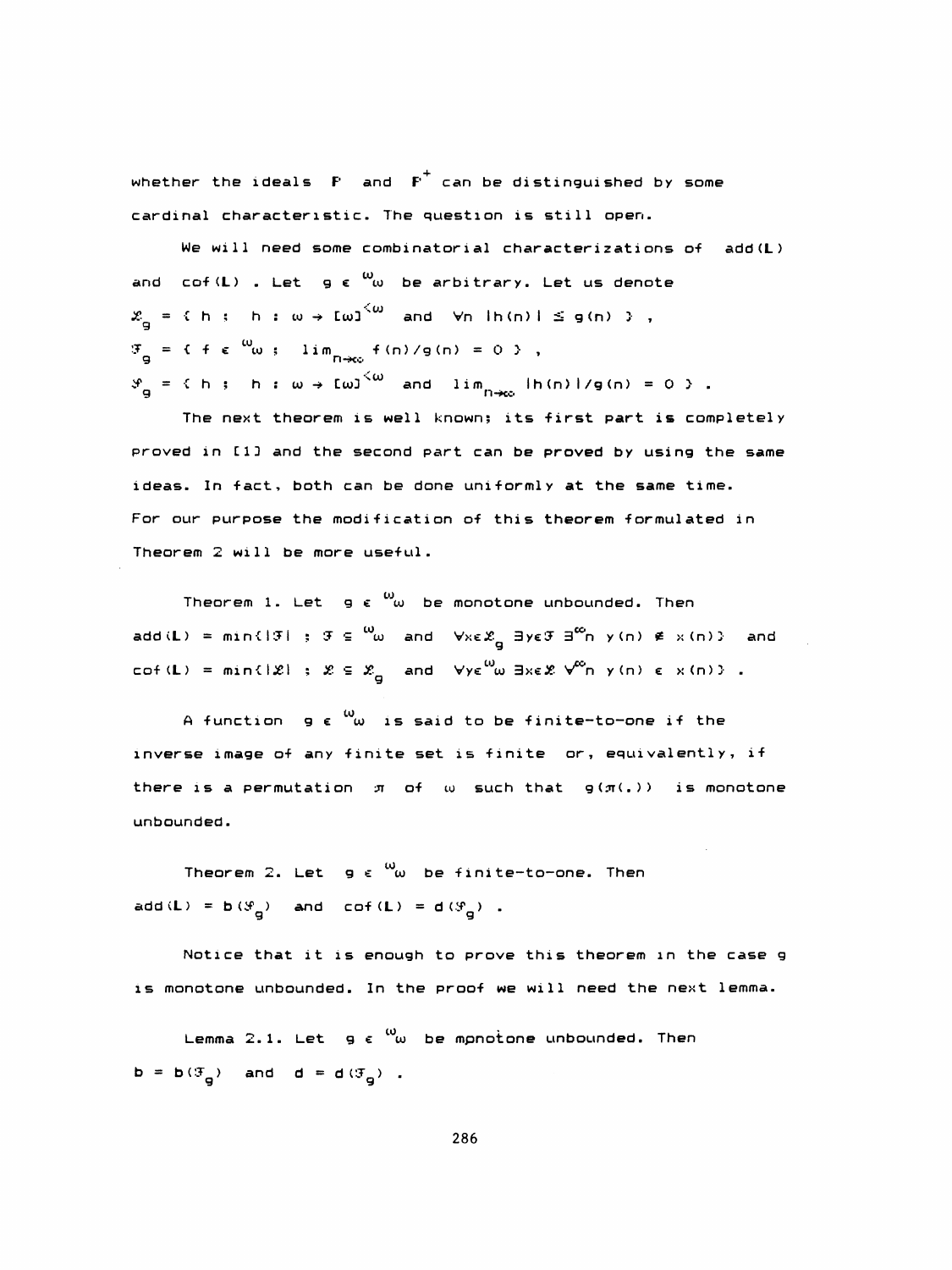Proof. Let  $m$  be the family of all unbounded functions from  $\omega$  into  $\omega$ .  $m$  is cofinal in  $\omega$ . We will define a family  $F \subseteq \mathcal{F}$  cofinal in  $\mathcal{F}$  and mappings  $\alpha : \mathcal{F} \rightarrow \mathfrak{M}$  and  $\beta : \mathfrak{M} \rightarrow \mathcal{F}$ such that  $\mathfrak{F} = \mathfrak{B}(\mathfrak{M})$  and

(a) if f e  $F$  then  $\beta(\alpha(f))(n) > f(n)$  for all but finitely  $many \t n \t w,$ 

(b) if  $h \in \mathfrak{M}$  then  $\alpha(\beta(h))$  (n) > h(n) for all n. Let us define

 $\alpha(f)(n) = min(k ; \forall m \ge k - f(m) \le g(m) / (n+1)$  },  $\hat{P}(h)(n) = min(k ; (m+1)k \ge g(n))$  if  $max_{i \le m} h(i) \le n \le$  $\leq$  max<sub>1</sub><<sub>m+1</sub> h(i) and  $\beta$ (h)(n) = 0 otherwise.

We will verify conditions (a), (b).

(a) Let  $f \in \mathcal{F}$  and let  $n \in \omega$ . Then either  $\beta(\alpha(f))$  (n) = 0 and then  $r_i \leq \alpha(f)(0)$  or there is  $m \in \omega$  such that max  $\lim_{n\leq n} \alpha(f)(i) < n \leq \max_{i\leq m+1} \alpha(f)(i)$ . In the latter case by the defintion of  $\beta$ ,  $\beta(\alpha(f))(n) \geq g(n)/(m+1)$  and by the definition of  $\alpha$ , g(n)/(m+1) > f(n) since  $\alpha(f)(m) \le n$ .

(b) Denote  $m = max_{i \le n+1} h(i)$ . Then  $\beta(h)(m) \ge g(m)/(n+1)$ . The definition of  $\alpha$  implies  $\alpha(\beta(h))$  (n)  $\geq m \geq h(n)$ .

The mappings  $\alpha$ ,  $\beta$  are monotone (with respect to eventual dominance) and if  $f \in \mathcal{F}$  and  $h \in \mathfrak{M}$  then using (a) and (b) we have:

 $\alpha(f) \leq h$  implies  $f \leq \beta(h)$ , and  $f(h) \le f$  implies  $h \le \alpha(f)$ . To finish the proof it is sufficient to observe that the following lemma holds:

Lemma 2.2 ([3]). Let  $(P, \leq_p)$  ,  $(Q, \leq_Q)$  be partially ordered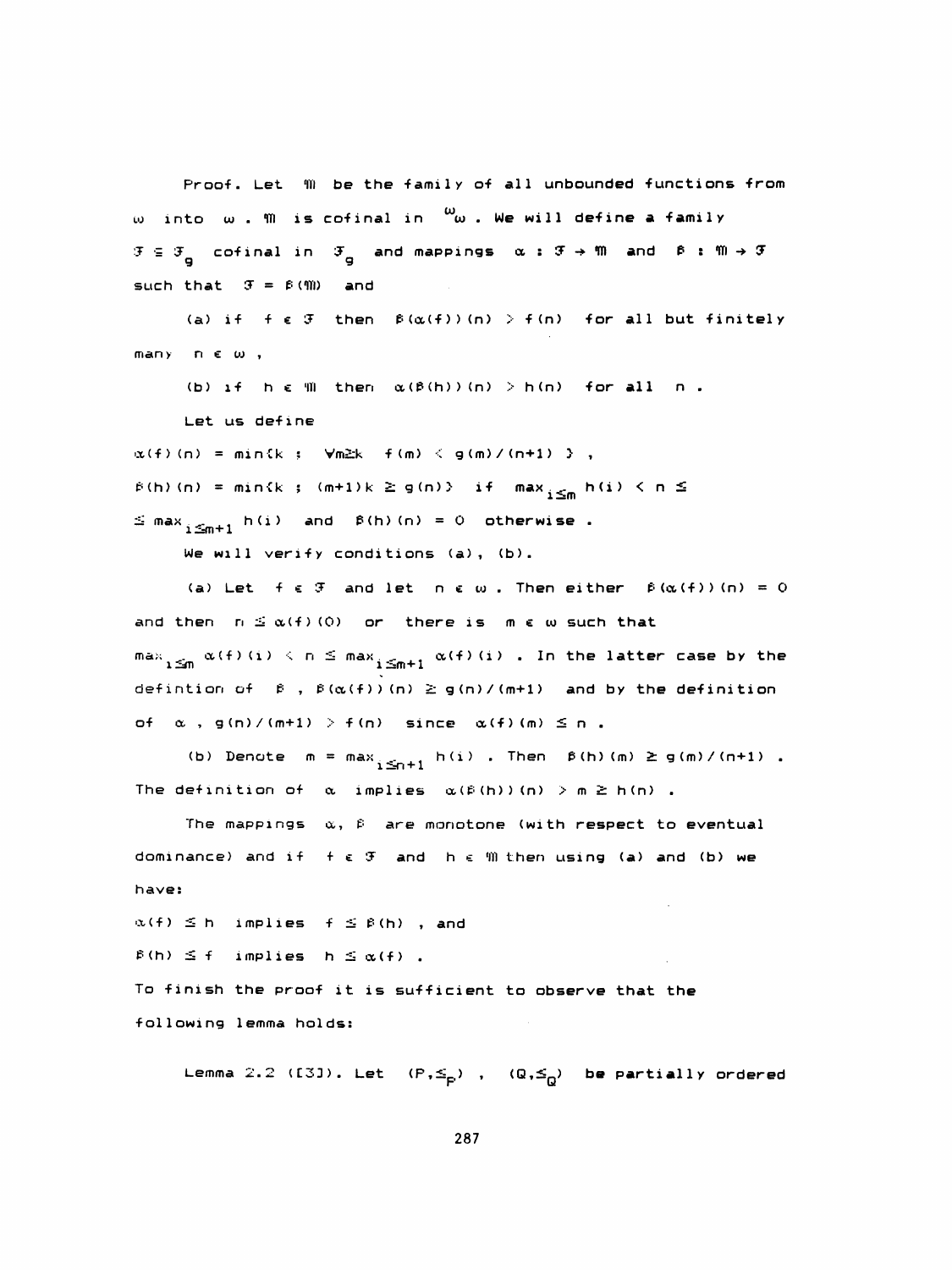sets and let  $\alpha : F \rightarrow \mathbb{Q}$  and  $\beta : \mathbb{Q} \rightarrow P$  be mappings such that  $\alpha(p) \leq_{\overline{p}} q$  implies  $p \leq_{\overline{p}} \beta(q)$  for all  $p \in P$ ,  $q \in \mathbb{Q}$ . Then  $\mathsf{b}(\mathsf{P},\leq_\mathsf{P}) \leq \mathsf{b}(\mathsf{Q},\leq_\mathsf{Q})$  and  $\mathsf{d}(\mathsf{Q},\leq_\mathsf{Q}) \leq \mathsf{d}(\mathsf{P},\leq_\mathsf{P})$ .

 Proof of Theorem 2- According to Theorem 1, since every element of  $\ ^\omega \omega$  we can identify with an element of  $\ ^\circ \mathrm{g}$  , we have  $b(\mathcal{F}_n) \leq add(L)$  and  $cof(L) \leq d(\mathcal{F}_n)$ . Froof of Theorem 2. According<br>ment of  $\omega_{\omega}$  we can identify wi<br>g)  $\leq$  add(L) and cof(L)  $\leq$  d( $\mathcal{G}_{g}$ <br>Let  $\pi$  be a fixed one-to-one

Let  $\pi$  be a fixed one-to-one mapping from  ${\text{U}}\omega^{\text{C}\omega}$  into  $\omega$  . Let us define several mappings:  $\beta$  :  $\mathcal{F}_{\mathbf{g}} \rightarrow \frac{\omega_{\mathbf{\omega}}}{\omega}$  by  $\beta(f)(n) = \max(m; \forall k \geq n - f(k)m^2 \leq g(k) )$  ,  $\sigma$  :  $\chi^2 = \chi^2 = 0$  by  $\sigma(h)$  (n) =  $\pi(h)$  (n ) and for every f  $\epsilon$   $\mathcal{F}_q$  let  $\varepsilon_f : \mathcal{L}_{\beta(f)} \rightarrow \mathcal{S}_q$  be defined by  $\varepsilon^{(x)}(x)$  (n) = U(  $\pi^{-1}(k)$  ; k  $\varepsilon$  x (n) and  $|\pi^{-1}(k)| < f(n)$  ). Thus the mappings  $\varepsilon_{\downarrow}$  are well defined. Moreover, if  $f \in \mathcal{F}$  and If  $f \in \mathcal{F}_n$  then  $\beta(f)$  is monotone unbounded and  $f \cdot \beta(f) \in \mathcal{F}$ Fine several mappings:<br>
w<sub>w</sub> by  $\beta(f)(n) = \max(m; y + k) n + f(k)n^2 \le g(k)$  ),<br>
w<sub>w</sub> by  $d(h)(n) = \pi(h(n))$ ,<br>
very  $f \in \mathcal{F}_g$  let  $\epsilon_f : \mathcal{L}_{\beta(f)} \rightarrow \mathcal{L}_g$  be defined by<br>  $= U(\pi^{-1}(k); k \in \mathcal{K}(n)$  and  $|\pi^{-1}(k)| \le f(n)$  ).<br>
g then  $\beta(f)$  is monot  $f(x) = \frac{1}{2} \int_{0}^{2\pi} f(x) \, dx$ <br>  $f(x) = \frac{1}{2} \int_{0}^{2\pi} f(x) \, dx$ <br>  $f(x) = \frac{1}{2} \int_{0}^{2\pi} f(x) \, dx$ <br>  $f(x) = \frac{1}{2} \int_{0}^{2\pi} f(x) \, dx$ <br>  $f(x) = \frac{1}{2} \int_{0}^{2\pi} f(x) \, dx$ <br>  $f(x) = \frac{1}{2} \int_{0}^{2\pi} f(x) \, dx$ <br>  $f(x) = \frac{1}{2} \int_{0}^{2\pi} f(x) \, dx$ <br>  $f(x)$  $x \in \mathcal{Z}_{\beta_1(4)}$  then

(\*) if 
$$
h \in \mathcal{Z}_f
$$
 and  $\forall^m n \ d(h) (n) \in x(n)$  then  $h \leq \epsilon_f(x)$ .

We will show that  $\texttt{add}(\mathsf{L}) \leq \texttt{b}(\mathscr{S}_n)$  . Let  $\mathscr{S} \subseteq \mathscr{S}_n$  and n) then  $h \le \epsilon_f$ <br>g). Let  $\mathcal{S} \subseteq \mathcal{S}_g$ <br>without 2.1 then  $|\mathcal{S}| \leq$  add(L) . Since add(L)  $\leq$  b, by Lemma 2.1, there is  $f \in \mathcal{F}_{\alpha}$  such that  $\mathcal{F} \subseteq \mathcal{Z}_{\beta}$  and, by Theorem 1, there is  $x \in \mathcal{Z}_{\beta}$   $(f)$ such that for every h  $\epsilon$   $\mathcal{S}$ ,  $\forall^{\infty}$ n  $\delta$  (h) (n)  $\epsilon$  x(n) . Then, by  $(*)$ ,  $h \leq \varepsilon_f(x)$  holds for every  $h \in \mathcal{S}$ . Therefore add  $(L) = b (f_g)$ .

Let  $\mathfrak{F}\subseteq \mathfrak{F}_{_{\bf g}}$  be a family of cardinality  $\,$  d  $\,$  such that every element of  $\mathbb{F}_{_{\bf Q}}$  is dominated by an element of  $\mathbb {J}$  . By Lemma 2.1 such family exists. Using Theorem 1, assign to each  $f \in \mathcal{F}$ a  $\mathcal{K}_{f} \subseteq \mathcal{Z}_{\beta(f)}$  of cardinality cof(L) such that  $\forall y \in \omega \text{ and } x \in \mathcal{K}_+$   $\forall^{\infty}$ n y (n)  $\in x$  (n) .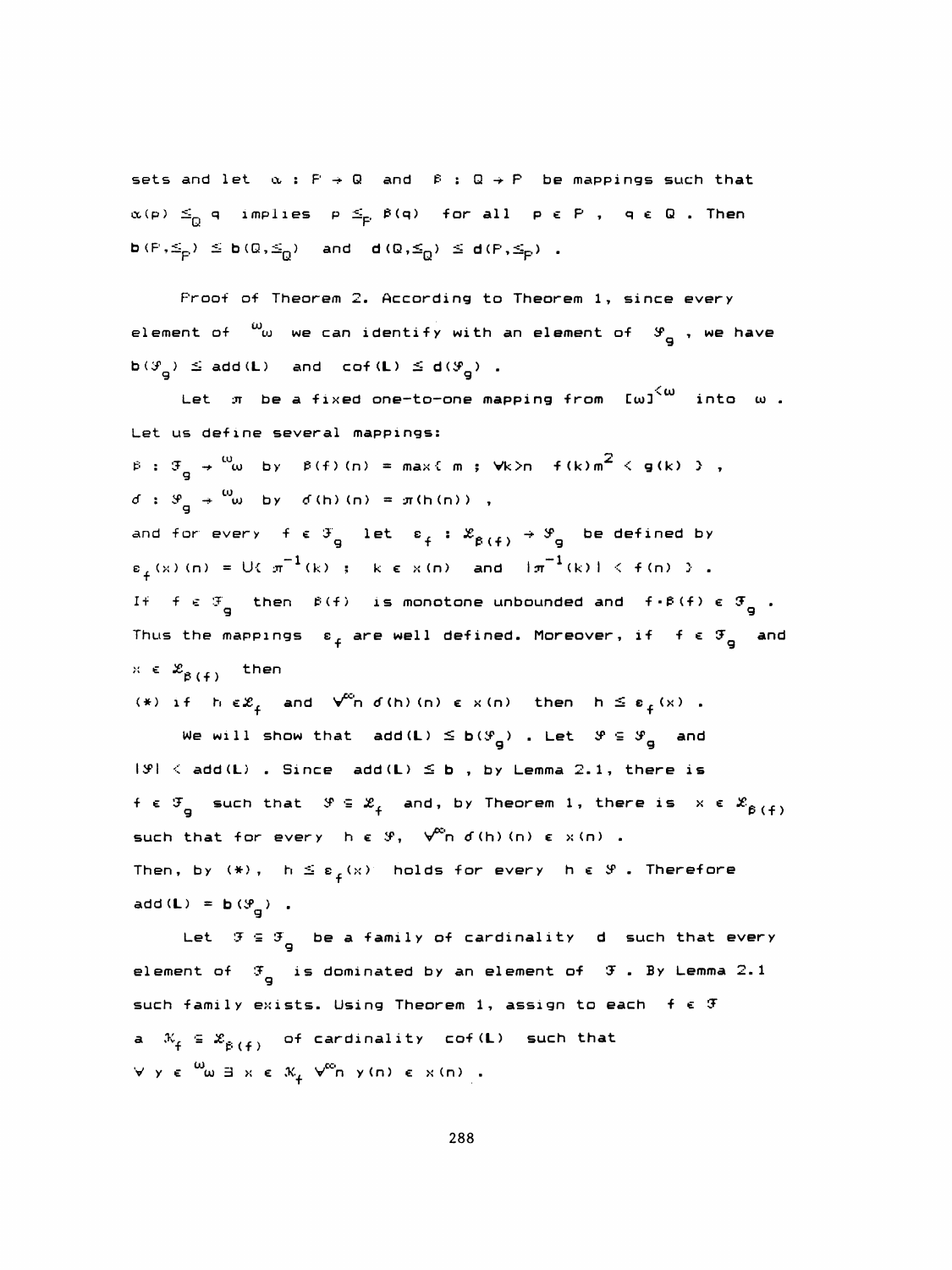Then the family  $\mathcal{S} = \{ \varepsilon_f(x) : f \in \mathcal{T} \text{ and } x \in \mathcal{K}_f \} \subseteq \mathcal{S}_g$  has cardinality  $cof(L)$  since  $d \leq cof(L)$  (see [8] or [3]), and by (\*), every element of  $\mathcal{S}_{\mathbf{g}}$  is dominated by a member of  $\mathcal{S}$  . Therefore  $d(G_{\alpha}) \leq cot(L)$  and so  $d(G_{\alpha}) = cot(L)$ . cof(L) since  $d \leq cof(L)$ <br>element of  $\mathcal{S}_g$  is domina<br>g)  $\leq cof(L)$  and so  $d(\mathcal{F}_g)$ 

Theorem 3. add(L)  $\leq$  non(S) and cov(S)  $\leq$  cof(L) .

 Proof. We will show that the ideal S contains some ideal Sm<sub>o</sub> such that add(L)  $\leq$  add(Sm<sub>c</sub>) and cof(Sm<sub>c</sub>)  $\leq$  cof(L) and Theorem 3. add(L)  $\leq$  non(S)<br>Proof. We will show that th<br> $\rho$  such that add(L)  $\leq$  add(Sm<sub>p</sub><br>contains all singletons. In S $_{\rho}$  contains all singletons. Instead of  $\,$   $\,$  We can and we will  $\,$ confine ourselves to the closed interval  $\langle 0,1 \rangle$ .

## Let us denotes

 $W = \langle P e^{-\omega} \omega, \phi \rangle$  is finite-to-one and  $\forall n | P(n) \rangle \ge 1/3$ . If  $\rho$  e W then T  $_{\rho}$  = (se  $^{<\omega}$  ;  $\forall$  n  $\epsilon$  dom(s) s(n)  $\epsilon$   $\ell$ (n)) and  $X_{\rho}$  = { $x \in \omega_0$  ;  $\forall n \times (n) \in \rho(n)$  }. Let  $\psi_{\rho}$  be a mapping from  $X_{\rho}$ onto  $\langle 0,1 \rangle$  defined by

$$
\varphi_{\rho}(x) = \sum_{n \in \omega} \frac{x(n)}{\rho(0)\rho(1)\dots\rho(n)}
$$

i.e. the sequence  $x$  is the Cantor expansion of the real  $\psi_{\alpha}(x)$ . i.e. the sequence  $x$  is the Cantor expansion of the real  $\psi$ <br>If  $\mathbf{s} \in T_{\rho} \cap \mathbb{S}^{\mathbb{N}}$  then  $I_{\mathbf{s}}^{\rho} = \{ \psi_{\rho}(\mathbf{x}) \mid \mathbf{x} \in X_{\rho} \text{ and } \mathbf{s} \in \mathbf{x} \}$  is a closed subinterval of  $\langle 0,1\rangle$  of length  $1/(\rho(0)\rho(1) \ldots \rho(n-1))$  . (Let us recall that  $\emptyset$  is the empty sequence and if s is a sequence of length n with values  $s(0)$  ,  $s(1)$  ,...,  $s(n-1)$  then  $s^k$  denotes the sequence of length n+1 which extends s and  $s(n) = k$ ). Thus  $I^{\Omega}_{\emptyset} = \langle 0,1 \rangle$  and if  $|s| = n$  then  $I^{\Omega}_{\emptyset}$  is divided into  $\mathcal{L}(\mathsf{n})$  intervals  $\mathbf{I}^{\mathcal{L}}_{\mathbf{S}^{\mathcal{L}}|\mathsf{K}}$  ,  $\mathsf{k} \in \mathcal{L}(\mathsf{n})$  with disjoint interiors and of the same length, i.e.  $I_S^{\beta} = U_C I_{S \cap K}^{\beta}$ ; k  $\epsilon \varphi(n)$  }<br>and  $\varphi_{\rho}(x)$  is the unique element of fK  $I_{x \nmid n}^{\beta}$ ; n  $\epsilon \omega$  }. and  $\begin{array}{cc} \phi_{\rho}(\times) & \hbox{is the unique element} \end{array}$ For h : T $_{\rho}$   $\to$  [w] $^{<\omega}$  let us denote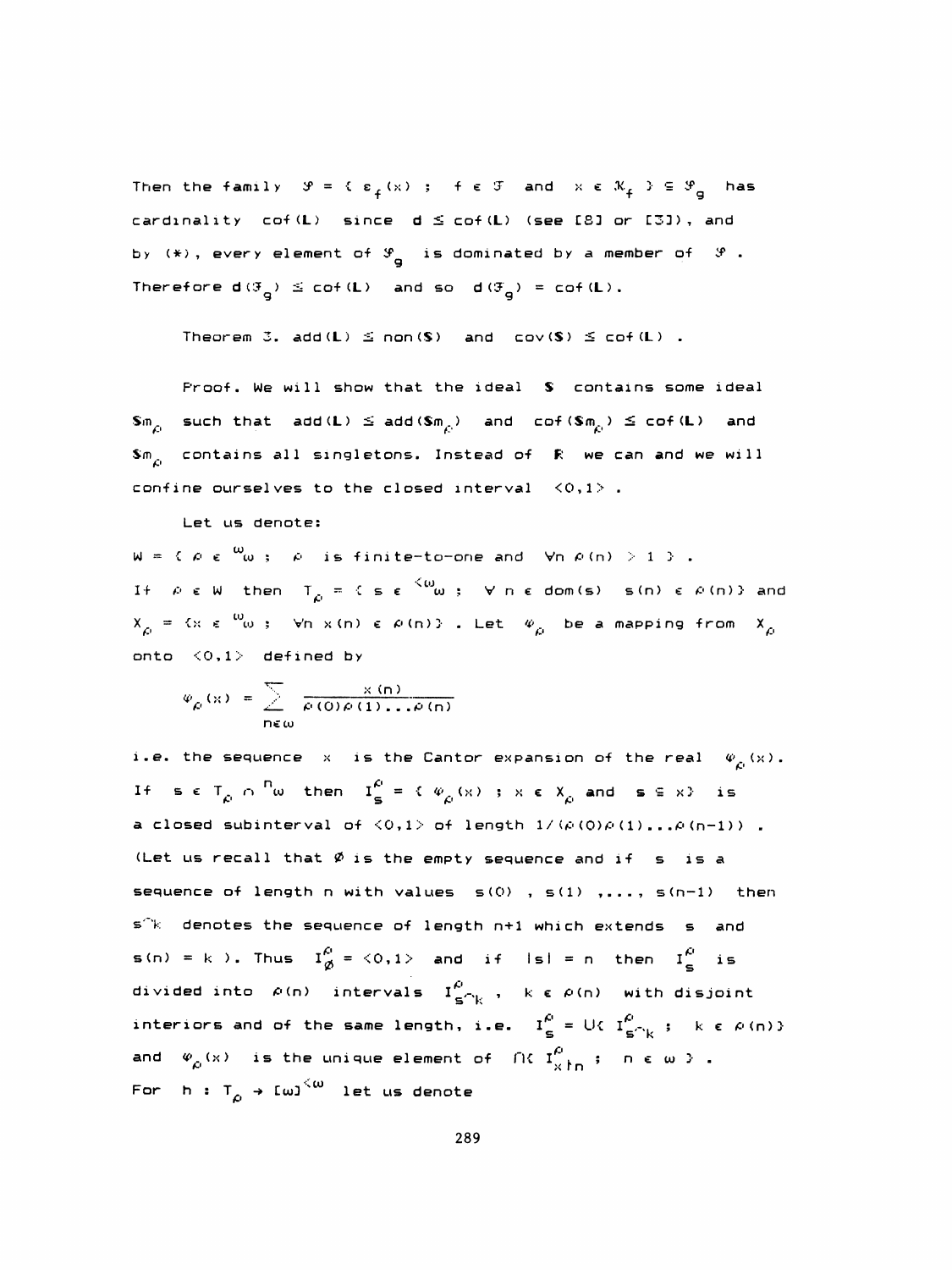$h^*(n) = \sup\{h(s) | s \in T_{\rho} \cap \frac{n}{n} \}$ . Notice that  $h^*(n) < \infty$ . Let  $H_{\rho} = \langle h : T_{\rho} \rightarrow \text{[m]}^{\langle \omega \rangle} ; \text{lim}_{n \rightarrow \infty} h^*(n) / \text{log}(\rho(n)) = 0 \rangle.$ For  $\rho \in W$ ,  $h \in H_{\rho}$  and  $m \in \omega$  put  $X_{\rho,h}^{m} = \{ x \in X_{\rho} : \forall n \ge m \times (n) \in h(x \nmid n) \}$ ,  $A_{\rho,h}^m = \varphi_\rho(X_{\rho,h}^m)$  and  $A_{\rho,h} = \bigcup_{m \in \omega} A_{\rho,h}^m$ .

A set  $A \subseteq \langle 0, 1 \rangle$  is said to be  $\rho$ -small if  $A \subseteq A_{\rho,h}$  for some h  $\epsilon$  H<sub>p</sub> . Let Sm<sub>p</sub> denote the family of all  $\rho$ -small sets. Sm<sub>c</sub> is an ideal since the set  $H_{\rho}$  is upward directed (in the ordering  $f \leq h$  iff  $f(s) \leq h(s)$  for all but finitely many  $s \in T_{\rho}$  ) and  $f \leq h$  implies  $A_{\rho, f} \subseteq A_{\rho, h}$  for f,  $h \in H_{\rho}$ . Since for every  $x \in X_{\alpha}$  there is an  $h \in H_{\alpha}$  with  $x(n) \in h(x \nmid n)$ for all n,  $\sin_{\rho}$  contains all singletons.

Lemma 3.1. For each  $\rho \in W$ , add(L)  $\leq$  add(Sm<sub>n</sub>) and  $cof(Sm_{\alpha}) \leq cof(L)$ .

Proof. For every  $A \in \mathbb{S}m_{\Omega}$  fix some  $\alpha(A) \in H_{\Omega}$  such that  $A \subseteq A_{\rho,\alpha(A)}$ . Then  $\alpha(A) \leq h$  implies  $A \subseteq A_{\rho,h}$ . By Lemma 2.2,  $b(H_{\rho}) \leq add(Sm_{\rho})$  and cof(Sm<sub>p</sub>)  $\leq d(H_{\rho})$  . Since the function  $g_1(s)$  = "the greatest integer lower than log( $\rho$ (|s|)) " for s  $\epsilon$  T<sub>o</sub> is finite-to-one,  $H_{\rho} = \langle h : T_{\rho} \rightarrow \text{[m]}^{\leq \omega} \text{[in]}_{|S| \rightarrow \infty} h(s) / g_1(s) = 0 \rangle$ and  $|T_{\alpha}| = \omega$ ,  $H_{\alpha}$  correspondes to some  $\mathcal{F}_{\alpha}$  with a g finite--to-one and  $b(h_{\rho}) = b(\mathcal{S}_{\rho})$  and  $d(H_{\rho}) = d(\mathcal{S}_{\rho})$  and so Theorem 2 concludes the proof.

Lemma 3.2. For every  $\rho \in W$  ,  $\mathsf{Sm}_\Omega \subseteq \mathsf{S}$  .

Proof. Let  $h \in H_{\alpha}$  be arbitrary. We will prove that  $A_{\alpha,h}$ is  $\sigma$ -strongly symmetrically porous. Since  $A_{\rho,+}^{m} = A_{\rho,+}^{O}$  for some geH<sub>o</sub>, it is enough to show that  $A = A_{\rho,h}^O$  is strongly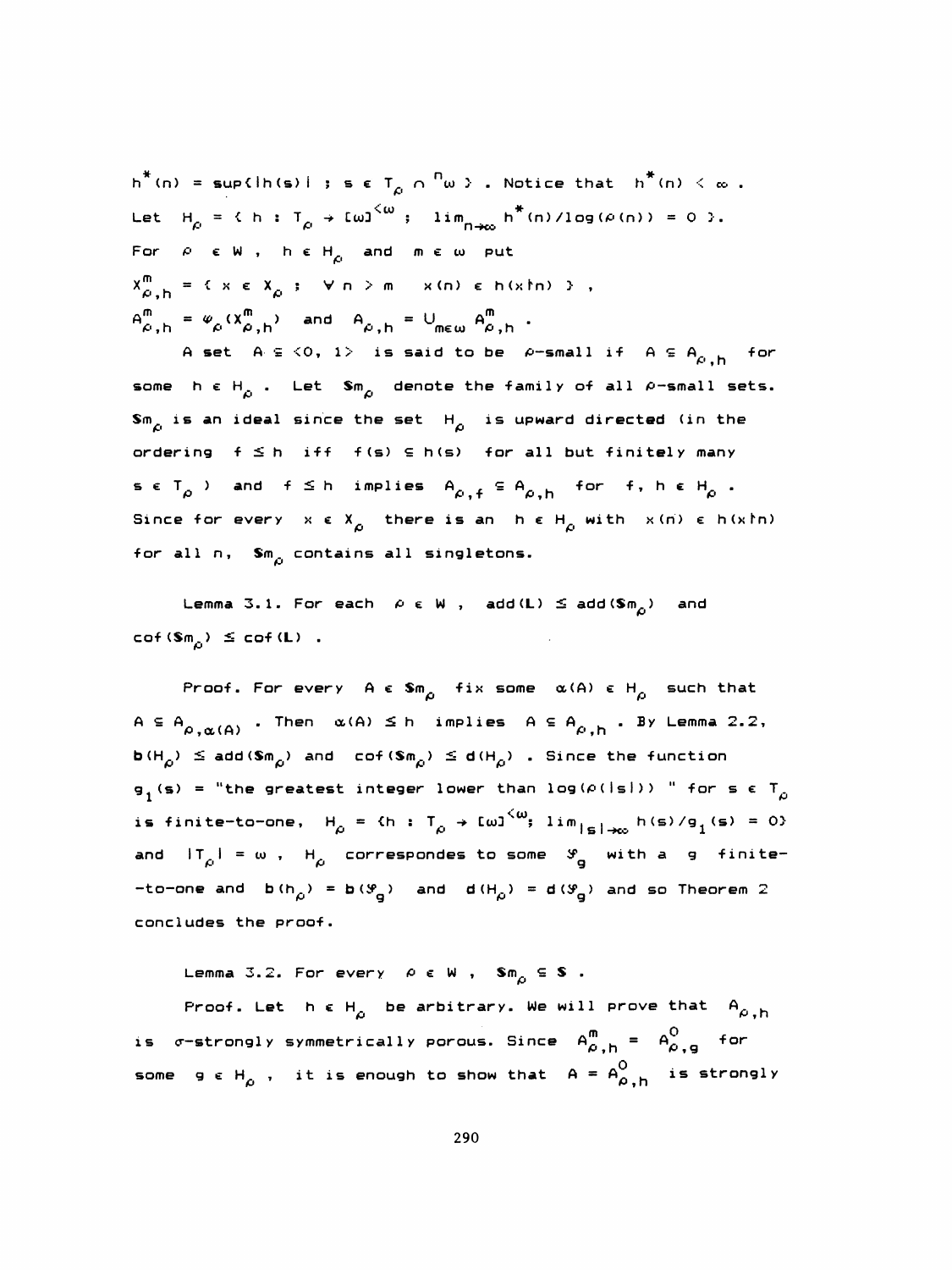symmetrically porous. Let  $a = \varphi_{\alpha}(x)$  be an arbitrary element of A. We will show that  $s(A,a) = 1$ .

Let  $m \in \omega$  be arbitrary. Let us denote  $k(i) = 4h^{\frac{4}{3}}(i) + 1$  . There is new such that  $\|\mathbf{I}^{\rho}_{\mathbf{y}+\mathbf{n}}\| < 1/m$  and  $(2\mathsf{m}{+1})^{\mathrm{K}\,(\mathsf{D})} \leq \varrho\,(\mathsf{n})$  since  $\lim_{\mathsf{D}\to\infty} \mathsf{h}^{\overline{\bullet}}(\mathsf{n})/\log\,(\varrho\,(\mathsf{n})) = 0$  . Denote  $k = k(n)$ . Let  $v = (-m, -m+1, \ldots, m-1, m)$ . Then  $|v| = 2m + 1$ . Let  $\left\{ J_{t} \right\}$ , te  $U_{i \leq k}$   $\frac{i}{v}$   $\vee$  be a family of closed intervals such that if  $r = 0^{\circ}0^{\circ}...$  ( k times) then  $J_r = I_{x}^0$   $(n+1)$  ;  $J_t = U$   $U_{t \cap j}$  ; jev > when te  $i v$  for  $i \leq k$ and the intervals  $J_{\mathbf{t}^{(n)}j}$  ,  $j \in \vee$  have disjoint interiors, the same length and  $J_{+\cap j}$  is on the left of  $J_{+\cap (j + 1)}$  . Thus  $|J_{\emptyset}| = |J_{r}| (2m + 1)^{k} \leq |J_{r}| \rho(n) = |I_{x+n}^{\rho}|$  . Therefore, there is s  $\epsilon$  T<sub>c</sub>, isl = n such that  $I^{\alpha}_{s}$ ,  $I^{\alpha}_{xh}$  are neighboring intervals and they cover  $\| \mathbb{J}_{\vec{\phi}} \| \cap \langle 0, \|^1 \rangle$  jointly. Each interval  $J_t \subseteq \{0, 1\}$  with  $|t| = k$  is an interval  $I_S^0$  for some s, ame length and  $J_{t \cap j}$  is on the left of  $J_{t \cap j}$ <br>  $J_{\emptyset}$  =  $J_{\emptyset} / (2m + 1)^k \leq J_{\emptyset} / \rho(n) = |I_{\emptyset}^{\emptyset} |$ . The<br>  $\epsilon T_{\emptyset}$ ,  $|s| = n$  such that  $I_{\emptyset}^{\emptyset}$ ,  $I_{\emptyset}^{\emptyset} h$  are<br>
intervals and they cover  $J_{\emptyset} \cap \{0,$  $|s| = n + 1$ . If  $s \in T^{\alpha}_{\alpha}$ ,  $|s| = n$  then A intersects at most 2h<sup>\*</sup>(n) intervals among  $\begin{bmatrix} 1 & b & c \ c & 1 & d \end{bmatrix}$  i e  $\rho$ (n) (neighboring intervals have non-empty intersection) . Therefore, A intersects at most 4h $^\pi$ (n) < k intervals among  $\mathbf{J_t}$  ,  $\mathbf{H} \mathbf{l} = \mathbf{k}$  . Let us denote  $J_i = J_{r+i}$  for  $i \leq k$  . Then  $J_{i+1} \subseteq J_i$  have the same centre,  $i = J_{r}i$  for  $i \le k$ . Then  $J_{i+1} \subseteq J_i$  $J_i = J_{r \nmid i}$  for  $i \le k$ . Then  $J_{i+1} \subseteq J_i$  have the same centre,<br>  $|J_i| = (2m + 1) |J_{i+1}|$  and for some  $i \le k$ , A  $\cap (J_i - J_{i+1}) = \emptyset$ .<br>  $\exists i \le n \text{ such an } i$  and put  $s = n! \cdot 1$ . Then  $s \le |J| \le 1/m$  and Fix such an i and put  $\varepsilon = m|J_{i+1}|$  . Then  $\varepsilon < |J_{\phi}| < 1/m$  and A  $\cap$  (a-e,a+e)  $\subseteq$  A  $\cap$  J<sub>i</sub>  $\subseteq$  J<sub>i+1</sub>. That is why  $\lambda^{\texttt{\#}}$ (A,(a-e,a+e))  $\geq$  e –  $|\texttt{J}_{i+1}^+|$  = (1-1/m)e . Since  $\,$  m  $\,$  was arbitrary ,  $s(A, a) = 1$  . This concludes the proofs of the lemma and Theorem 3.

Corollary 4. Every subset of the real line of cardinality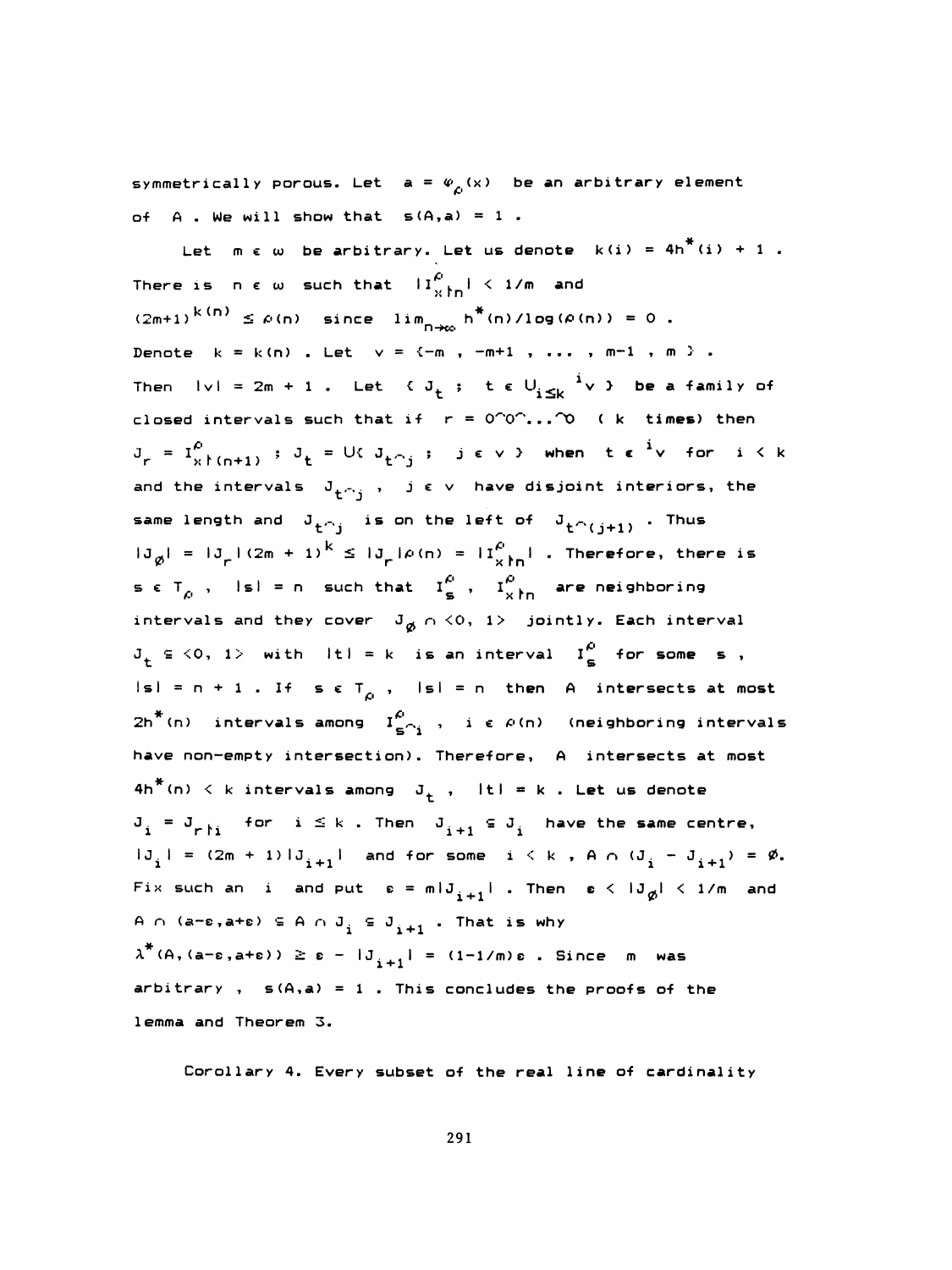less than add(L) can be covered by countably many closed strongly symmetrically porous sets and the real line can be covered by cof (L) closed strongly symmetrically porous sets.

Proof. The sets  $A_{\omega,h}^{m}$  are closed strongly symmetrically porous.

 Both p and add(L) are lower estimates of non(S), but neither of them is better than another since the next two consistencies hold:

Con(add(L)  $\leq$  p) . Start with CH (in the ground model) and iterate forcing  $\omega_{p}$  times with  $\sigma$ -centered partial orders of size  $\omega_1$  . In the generic extension,  $p = \omega_2$  and, because no random real is added,  $cov(L) = \omega_1$ .

Con(p  $\langle$  add(L)) . Start with  $\omega_{\bf 1}^{\phantom{\pm}} \leqslant 2^\omega \phantom{\Big|} \leqslant 2^{-1}$  . a regular cardinal number. Let  $\mathcal{K} =$  {f  $\epsilon$   $\overset{\omega}{\omega}$  ;  $\quad \Sigma_{\sf new}$  1/f(n) < 1} be ordered by  $f \leq g$  iff  $\forall n \ f(n) \leq g(n)$  (f is stronger than g ). X is a c.c.c. notion of forcing (see 33C of [4]). In the generic extension by  $\mathcal{K}$ , all the convergent series of the ground model are majorized by the generic series. Iterati vely, with finite support, add  $2^{\omega}$  generic series . In this extension to  $\sim 2^{10}$   $<$  2  $^{\ast}$  remains true and so  $\,$  p ==  $\omega_{\bf 1}^{}$  (see [2]), and any family of less than  $2^\omega$  convergent series is majorized by a single convergent <mark>series</mark> and so  $\operatorname{\mathsf {add}}\nolimits(\mathsf{L}) = 2^\mathsf{W}$  (see [1]).

It is consistent that cof(L)  $\langle$  2 $^{\omega}$  (see [9]). Thus it is cosistent that  $cov(S) < 2^{\omega}$ .

A  $\in$   $\langle 0,1 \rangle$  is said to be small if it is  $\rho$ -small for some  $\rho$   $\epsilon$  R . We have already shown that every small set is  $\sigma$ -strongly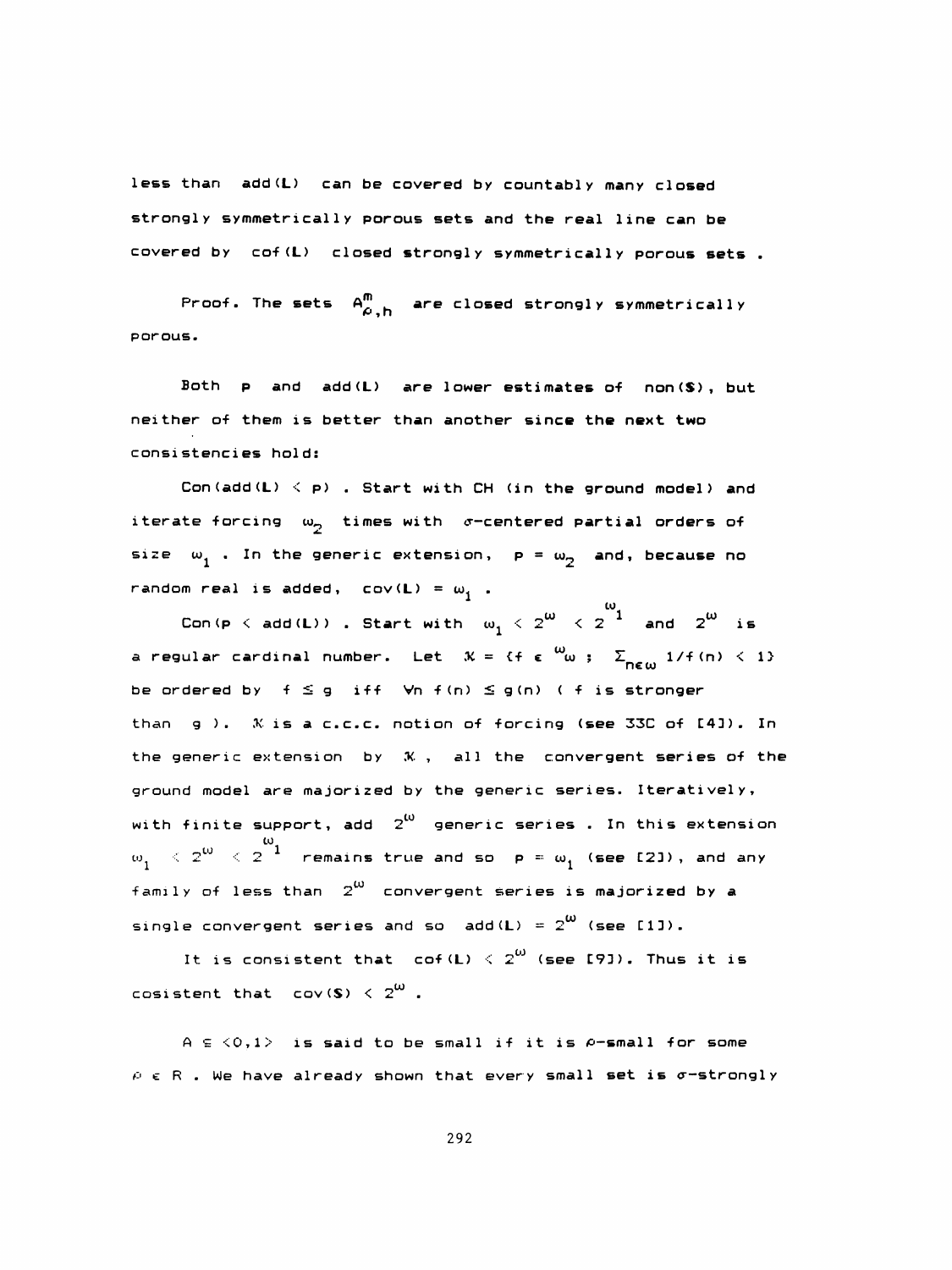symmetrically porous. The next theorem strengthens the Reclaw's result CIO].

Theorem 5. If  $A \subseteq \langle 0,1 \rangle$  is a  $\gamma$ -set then  $A$  is small.

Proof. Let  $A \subseteq \langle 0,1 \rangle$  be a  $Y$ -set. We will find  $A \in \mathbb{R}$  and  $h \in H_{\rho}$  such that  $A \subseteq A_{\rho, h}$ .<br> $h^{2}$ 

Let  $\sigma$ (n) =  $2^\mathsf{T}$  . Let us fix a sequence  $\langle$   $\mathsf{y}_\mathsf{p}$  ;  $\mathsf{n}\,\, \epsilon$   $\omega$   $>$ of distinct members of A. For every  $n \in \omega$  and  $B \in {{[A]}^{n}}$  let g(B) = { s e T  $_{\sigma}$  ; |s| = n and B  $\cap$  I  $_{\bf g}^{\sigma}$   $\neq$  Ø  ${\bf \vartheta}$  . Of course = 2" . Let us fix a se<br>mbers of A . For every<br> $\sigma$  ; is! = n and B  $\cap$  I's<br>ince each x  $\epsilon$  A can be ig(B) i  $\leq$  2n since each  $x \in A$  can be in two neighboring  $I^{\sigma}_{\sigma}$ . Let  $V(B) = \text{Int } \bigcup \{ \begin{array}{ccc} I_{\mathbf{S}}^{\sigma} & ; & \mathbf{s} \in \mathbf{g}(B) \end{array} \}$ ;  $B \subseteq V(B)$ . Let  $a_{_{\mathbf{D}}}$  = {  $\vee$  (B) - {y  $_{\mathbf{D}}$  ; B  $\epsilon$  [A]<sup>n</sup> } and let  $a$  =  $\cup_{_{\mathbf{D}\in\mathbf{U}}_{\mathbf{D}}}a$ (B) = Int U(  $I_{\rm s}^{\sigma}$  ; seg(B) ); B  $\in$  V(B).<br>  $I_{\rm n}$  = { V(B) - { $\gamma_{\rm n}$ } ; B  $\in$  [A]<sup> $\Omega$ </sup> } and let  $\alpha$  = U<sub>new</sub>  $a_{\rm n}$  & is an open w-cover of A . Therefore there is a sequence  $<$   $\vee$   $_{\sf k}$  ; ke  $\omega$   $>$  e  $\rm ^{\omega}$  such that A  $\in$  U  $_{\sf m\in \omega}$   $\cap_{\sf k\geq \sf m}$   $\vee$   $_{\sf k}$  . Since k ; kew  $>$  e  $\omega$  such that  $A \subseteq \bigcup_{m\in\omega} \bigcap_{k\geq m} \vee_m$ we can assume that from every family  $\alpha_{_\mathrm{R}}^{\phantom{\dag}}$  at most one element  $y_n \in A$  , only finitely many sets  $V_k$  may belong to  $\alpha_n$  . Thus et  $a_n = c \vee (B) - c \vee_{n}$ ; Be [A]<sup>n</sup> } and let  $a = \cup_{n \in \mathbb{N}}$ <br>is an open w-cover of A. Therefore there is a seque<br> $\vee_k$ ; k e  $\omega > \epsilon$   $\omega a$  such that  $A \subseteq \bigcup_{m \in \omega} \bigcap_{k > m} \vee_k$ . Sin<br> $n \in A$ , only finitely many sets  $\vee_k$ was chosen. Let  $n_k$  , k  $\epsilon$  w be an increasing sequence of natural numbers such that  $n_0 = 0$  and  $V_k \in \alpha_{n_k}$  and  $V_k \subseteq V(B_k)$  for some  $B_K$  with  $\|B_K\| = n_K$  for  $k > 0$  . Let  $\Pi_K$  be the family of all functions s with domain {  $i \in \omega$  ;  $n_k \le i \le n_{k+1}$  } such that s(i)  $\epsilon \sigma(i)$  for all i, i.e.  $\Pi_k = X(\sigma(i); n_k \leq i \leq n_{k+1})$ . Put  $\rho(k) = |\Pi_k|$ . For se  $\Pi_k$  let  $\pi_{k}(\mathbf{s}) = \sum_{k=1}^{k} \mathbf{s}(n) \sigma(n+1) \sigma(n+2) \dots \sigma(n_{k+1}-1)$ ;  $n_{k} \leq n \leq n_{k+1}$ . It is not dificult to verify that  $\pi_{\mathsf{k}}^-$  is a one-to-one function from  $\Pi_{\mathbf k}$  onto  $\rho\left(\mathbf k\right)$  . Moreover, if  $\mathbf x\in\mathsf X_{\mathbf c}$  and  $\mathbf y\in\mathsf X_{\mathbf c}$  is Σ{ s(n)σ(n+1)σ(n+2)...σ(n<sub>k+1</sub>-1) ; n<br>ot dificult to verify that  $\pi_k$  is a<br>k onto  $\rho(k)$  . Moreover, if  $x \in X_{\sigma}$ <br>by  $y(k) = \pi_k (x! \le n_{k}, n_{k+1})$ ) then  $\varphi$ defined by  $y(k) = \pi_k (x \nmid \nmid k+1)$  then  $\varphi_{\sigma}(x) = \varphi_{\rho}(y)$  . For s  $\epsilon$  T<sub>o</sub> , I si = k let us define h (s) =  $f(x) = f(x) + \pi_0^{-1}(\mathfrak{s}(0))$  u. ..u  $\pi_{k-1}^{-1}(\mathfrak{s}(k-1))$  u  $\pi_k^{-1}(n) \in \mathfrak{g}(B_{k+1})$ .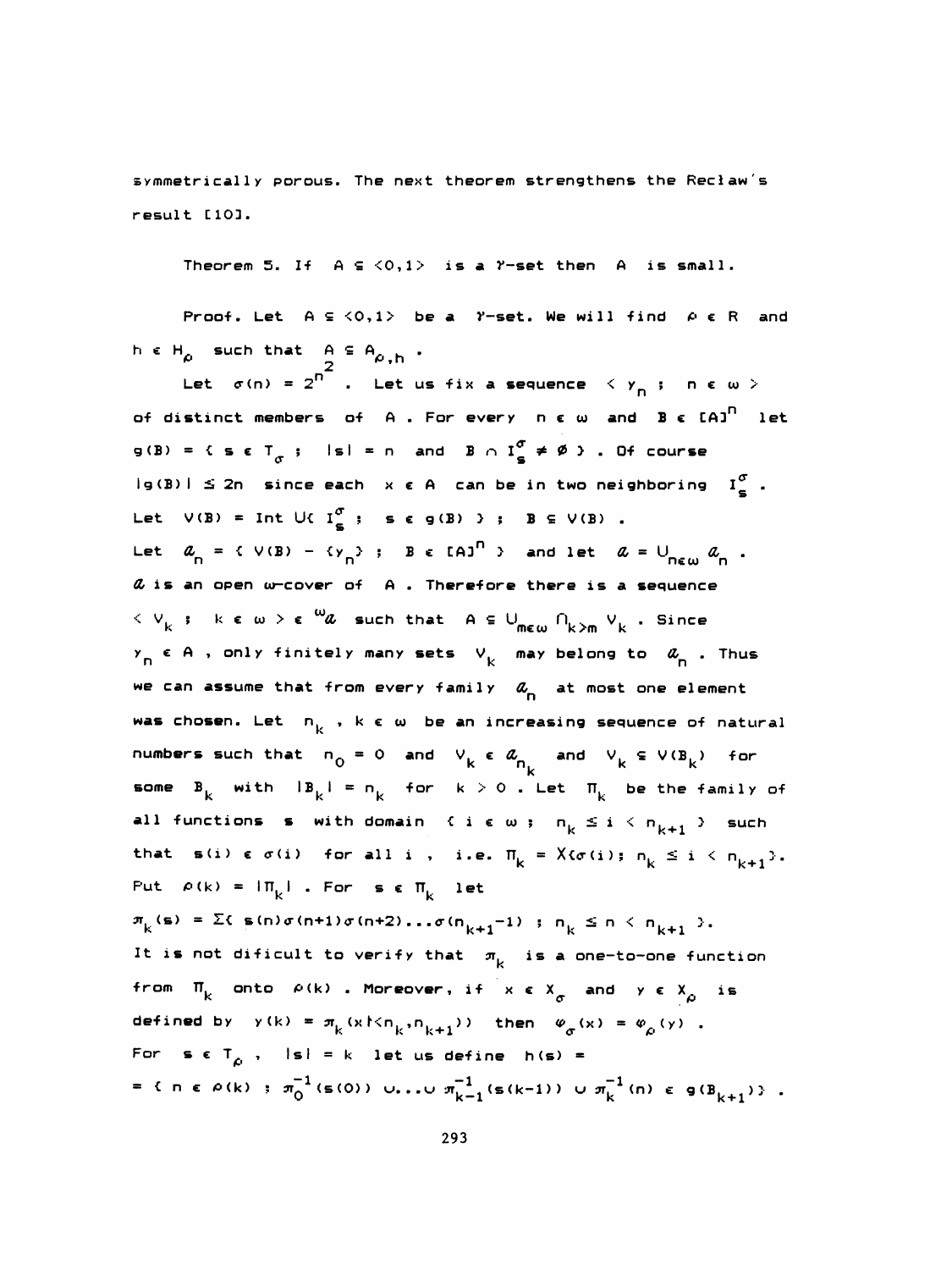Then  $h^*(k) \leq 2n_{k+1}$  and  $\lim_{k\to\infty} h^*(k) / \log(\varrho(k)) \leq \lim_{k\to\infty} 2n_{k+1} / \log(\sigma(n_{k+1} - 1)) = 0$  and so Then  $h^*(k) \le 2n_{k+1}$  and<br>  $\lim_{k \to \infty} h^*(k) / \log(\varphi(k)) \le \lim_{k \to \infty} 2n_{k+1} / \log(\sigma(n_{k+1} - 1)) = 0$  and<br>  $h \in H_\varphi$ . For every B  $\in$  [A]<sup>n</sup> and n  $\in \omega$  if  $\varphi_\sigma(x) \in V(\mathbb{B})$  then<br>  $x \ln \in g(\mathbb{B})$ . Therefore we have:  $\bigcap_{k \ge m} V_{k$ x  $\ln \epsilon$  g(B) . Therefore we have:  $\bigcap_{k \ge m} |V_{k+1}| \subseteq \bigcap_{k \ge m} |V(B_{k+1})| \subseteq$  $\epsilon \in \varphi_{\sigma}(\xi \times \epsilon X_{\sigma} ; \forall k>m \times ln_{k+1} \epsilon g(B_{k+1}) \xi) =$ =  $\varphi_{\rho}$  ({ y e X<sub>e</sub> ;  $\forall k > m$  y(k) e h(ytk)}) =  $A_{\rho,h}^{m}$  and so A  $\subseteq$  A<sub>e, h</sub> .

Theorem 6. Let  $\kappa$  be a cardinal number such that  $\kappa^{\omega}$  =  $\kappa$  . Then there is a generic extension in which  $2^{\omega} = \kappa$  ,  $b = \omega_1$  and  $non(S) = cov(S) = cf(k)$ . Moreover, in this generic extension every subset of the real line of cardinality less than  $cf(k)$  can be covered by countably many closed strongly symmetrically porous sets and the real line can be covered by  $cf(k)$  closed strongly symmetrically porous sets.

 In the proof of this theorem we will use the notion of forcing introduced by J. I. Ihoda and S. Shelah C63. It is called the meager forcing:

For  $\tau \in {}^{\langle \omega \rangle} 2$  denote  $n(\tau) = \sup\{|s| : s \in \tau \}$ . Let T be the set of all  $\tau \in {\omega_2 \over 2}$  such that:

(i)  $\mathsf{n}(\tau) < \omega$ ,

(ii) if  $\mathbf{s} \in \mathbf{r}$  and  $\mathbf{k} \leq |\mathbf{s}|$  then  $\mathbf{s} \mathbf{k} \in \mathbf{r}$ ,

(iii) if  $s \in \tau$  and  $|s| \leq n(\tau)$  then  $s^{\gamma}0 \in \tau$  or  $s^{\gamma}1 \in \tau$ . For  $\tau \in T$  let  $[\tau] = \{x \in \omega_2; x \text{ in } (\tau) \in \tau \}$  and  $\overline{\tau}$  = { s e  $\tau$  ; isi = n( $\tau$ ) }. The meager forcing is the set  $M = \{(\tau, H) : \tau \in T \text{ and } H \text{ is a finite subset of } [\tau] \}$ ordered by  $(\tau, H) \leq (\sigma, K)$  iff  $\bar{\sigma} = \tau \cap {n(\sigma)}_2$  and  $K \subseteq H$ .

For each  $n \in \omega$  let  $D(n)$  be the set of all conditions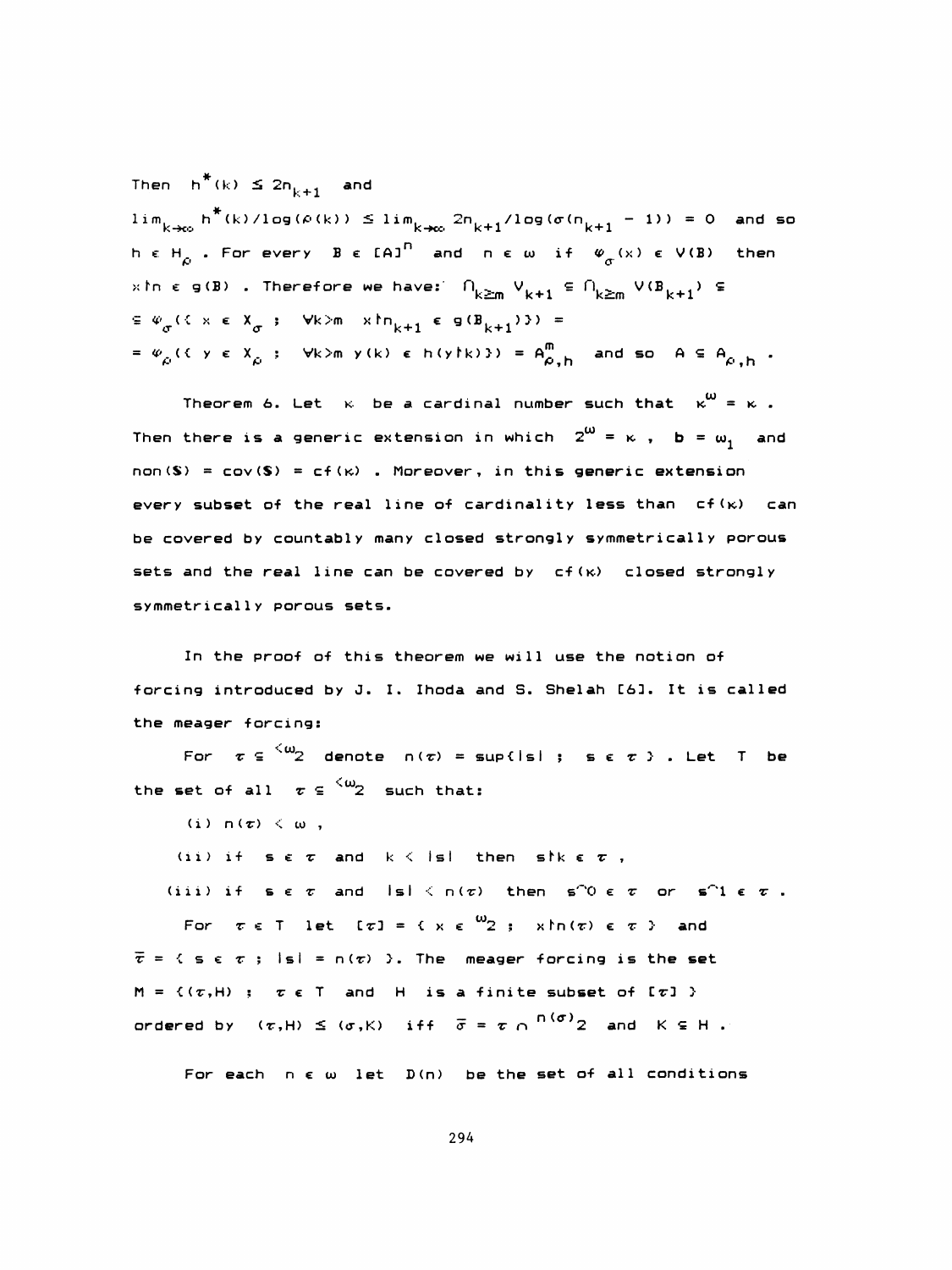$\langle r,H\rangle \in M$  such that  $\|\overline{r}\| \leq (n(r) - n)/n$ .

Lemma 6.1. For each  $n \in \omega$ ,  $D(n)$  is a dense subset of M.

Proof. Let  $(x, K)$   $\in$  M be arbitrary. There are integers k, m such that  $n(\tau) < m < k$ , all xim for  $x \in K$  are different, and  $2^{\overline{n}}$   $\langle$  (k-n)/n . Choose  $\tau$   $\epsilon$  T such that  $n(\tau)$  = k ,  $\tau \cap$   $(n(\sigma)$   $2 = \overline{\sigma}$ , and  $|\overline{\tau}| = |\overline{n_2} \cap \tau|$  (i.e. every se  $\overline{n_2} \cap \tau$  has exactly one extension in  $\bar{\tau}$  ). Then  $(\tau,K)$   $\leq$   $(\sigma,K)$  and  $(\tau, K) \in D(n)$  since  $|\overline{\tau}| \leq 2^m$ .

 Lemma 6.2. In the generic extension over the meager forcing, the set of reals of the ground model can be covered by countably many closed strongly symmetrically porous sets.

 Proof. To prove the lemma it is enough to show that the set of reals of the ground model is  $\rho$ -small for some  $\rho$  in the generic extension (see the proof of Lemma 3.2).

Let  $G \subseteq M$  be a V-generic filter over M . We are working in VIGI. The generic tree  $S = \bigcup \{ \tau : \tau(\phi) \in G \}$  has no endpoints and  $(\tau,\emptyset)$  e G iff  $\tau = \sigma(n(\tau))$  where  $\sigma(n) = 0$  t  $\epsilon$  3 ; it i  $\leq n$  } for new. The set  $C = \{x \in \mathbb{Q}_2 : \forall n \times n \in S \}$  of all branches of S is a closed nowhere dense subset of  $\frac{\omega_2}{2}$  and for every  $x \in \frac{\omega_2}{2} \cap V$ there is  $y \in C$  such that  $x(n) = y(n)$  for all but finitely many n € to .

 By Lemma 6. 1, we can find in VCG3 an increasing sequence  $n_{\nu}$  , k  $\varepsilon$  w of integers such that  $n_{\Omega} = 0$  and  $n_{k+1}$  = mini n > 2n<sub>k</sub>; ( $\sigma(n)$ , $\emptyset$ )  $\in$  D( $n_k$ )). Let us define  $\varphi \left( \mathsf{k} \right)$  = 2  $^{\mathsf{k+1} - \mathsf{k}}$  . Of course  $\varphi$   $\epsilon$  W . For every  $\mathsf{k}$  let  $\pi_{\mathsf{k}}$  be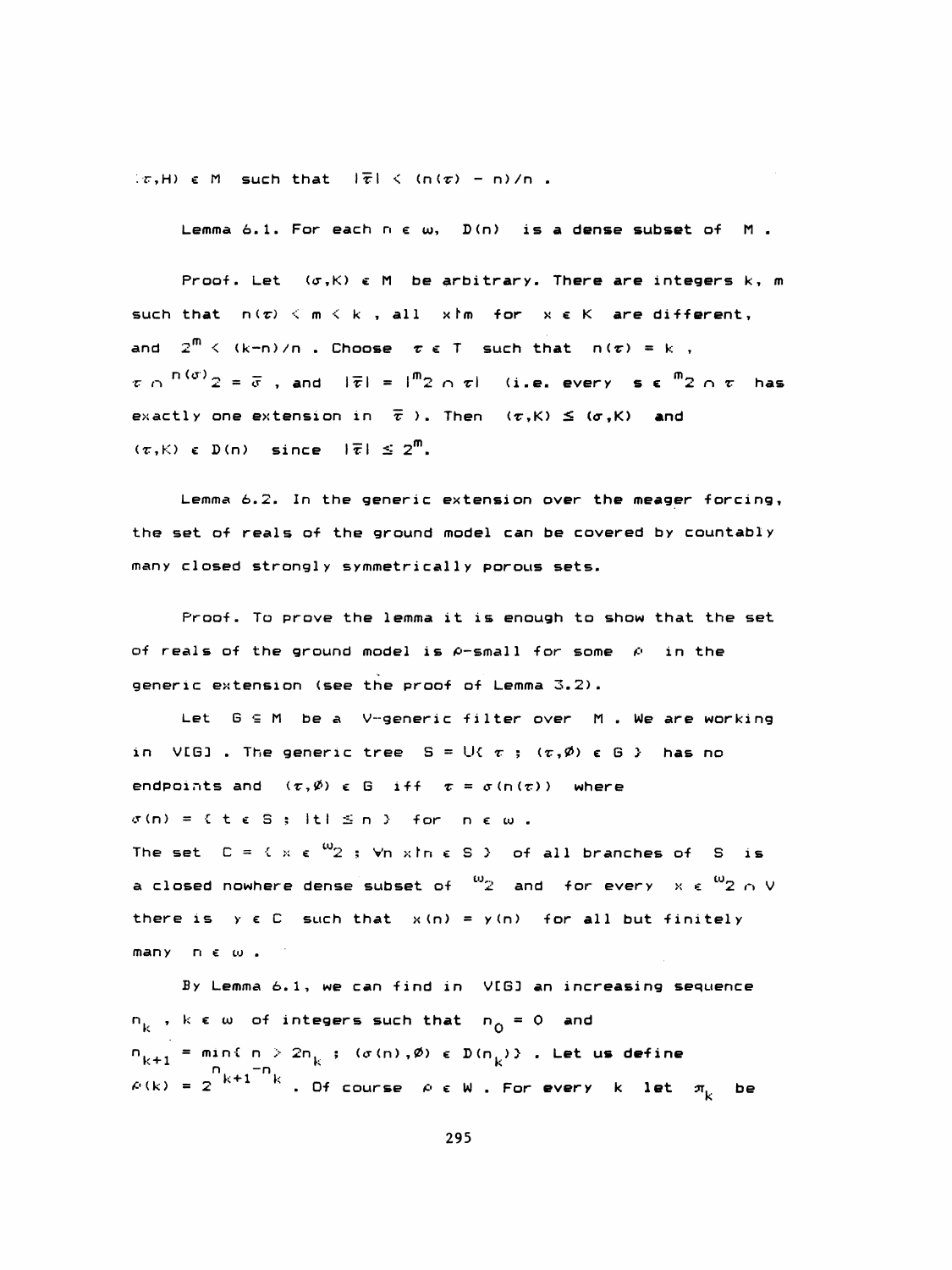the one-to-one function from  $\frac{2\pi}{k}$ ,  $\frac{n}{k+1}$   $\frac{1}{2}$  onto  $\rho(k)$  which is defined in the proof of Theorem 5 (for  $\sigma \equiv 2$ ). Let  $H^*(k) = C \cap \epsilon \rho(k)$ ;  $\exists t \epsilon \frac{n}{2}$  t  $\cup \pi_k^{-1}(n) \epsilon \overline{\sigma(n_{k+1})}$  and let h(s) =  $h^*(\text{lsl})$  for set<sub>o</sub>. Since  $(\sigma(n_{k+1}), \emptyset)$  e  $D(n_k)$  we have:  $|h^*(k)| \leq |\overline{\sigma(n_{k+1})}| < (n_{k+1} - n_k)/n_k$  and so  $\lim_{k \to \infty} \ln^*(k) 1/\log(\rho(k)) = 0$ . Therefore  $h \in H_{\rho}$ .

At last  $\langle 0,1 \rangle \cap V = \varphi_2(^{\omega_2} \cap V)$   $\in$  $\epsilon \circ \varphi_2$  (  $\xi \times \epsilon \circ \varphi_2$  ;  $\exists y \in C \quad \forall^m n \quad x(n) = y(n)$  ))  $\epsilon$  $\epsilon \varphi_2$ ( $\epsilon \times \epsilon$   $\omega_2$ ;  $\sqrt{\varphi_k}$  3t t u x  $(m_k, n_{k+1})$   $\epsilon$   $\sigma (n_{k+1})$ ) = =  $\varphi_{\rho}$  ({  $\gamma \in X_{\rho}$  ;  $\sqrt{\varphi_{k}}$   $\gamma(k) \in h(\gamma(k))$  =  $A_{\rho,h} \in Sm_{\rho}$ .

Lemma 6.3. The predicate " y codes a closed strongly symmetrically porous set" is  $\overline{\Pi}_{1}^{1}$  .

Proof. Let  $\{r_{n}\}$   $n \in \omega\}$  be some standard enumeration of the set of all rational numbers. Let  $y \in \frac{\omega x \omega}{2}$ . Then y codes a closed strongly symmetrically porous set C ,  $C = R - U((r_i, r_j) ; y(i, j) = 1 )$  iff (VaeR) [(Vi,j) (y(i,j)=1  $\rightarrow$  a#(r<sub>i</sub>,r<sub>j</sub>))  $\rightarrow$  $\rightarrow$  (Vnew)  $(\exists i_1, i_2, j_1, j_2, i_1) \in \omega$ )  $(y(i_1, j_1) = y(i_2, j_2) = 1$  and  $0 < r_i < r_j < 1/n$  and  $(r_j - r_i)/r_j > (n-1)/n$  and  $(ar_{j}, a-r_i) \in (r_{i,j}, r_{j,j})$ and  $(arr_i, arr_j) \in (r_{i_0}, r_{j_0})$ )].

Proof of Theorem 6. Let  $\kappa$  be an arbitrary cardinal number such that  $\kappa^{\omega} = \kappa > \omega_1$  . Let  $M_{\alpha}$  be a finite support iteration of the meager forcing M of length  $\alpha$ ,  $\alpha \leq \kappa$ . Let G be a V-generic filter over  $M_{K}$  and let  $G_{\alpha}$  be the restriction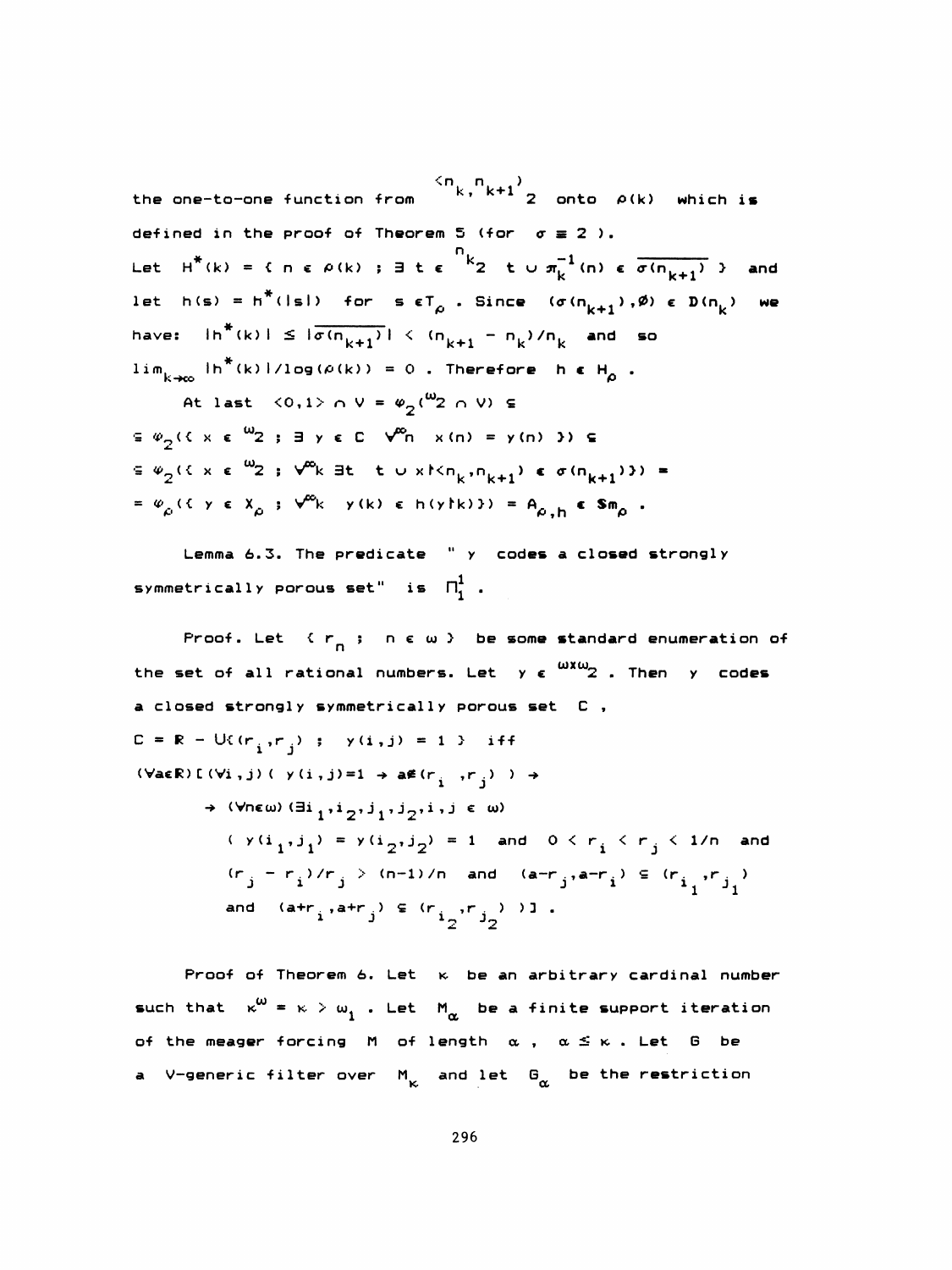of G to M . On every step  $\alpha + \omega$  , a Cohen real c is added and no function from  $\mathsf{VLG}_\mathsf{m}$  ] dominates all functions of the  $\alpha$  . On every step  $\alpha+\omega$  , a Cohen real c<sub> $\alpha$ </sub><br>ion from VIG<sub>w1</sub>] dominates all functions<br>{ c :  $\alpha$  f w } . Since finite support i  $\mathbf{u}$ family  $\mathfrak{F} = \{ \begin{array}{ccc} \mathfrak{c} & \mathfrak{c} & \mathfrak{c} \\ \alpha & \mathfrak{c} & \alpha_1 \end{array} \}$  . Since finite support iterations of M preserves unbounded families (see E6D), the family 7 remains unbounded and so  $b = \omega_1$  in VEGI. By c.c.c. of M, V and  $VIGJ$  have the same cardinals and cofinalities. One can easily verify (using c.c.c. and  $|M| = 2^{\omega}$ ) that  $2^{\omega}$  is  $\kappa$  in VIGJ. Let  $X \in V$  be a cofinal subset of  $\kappa$  of cardinality cf( $\kappa$ ). The set  $A = \langle c_\alpha : \alpha \in X \rangle$  is not of fi<mark>rst catego</mark>ry and so A  $\leq$  S and non(S)  $\leq$  cf(k). Similarly, the set A cannot be covered by less than  $cf(k)$  sets of first category. Therefore cf(x)  $\leq$  cov(\$) . For  $\alpha \in X$  let us denote  $\mathbb{R}_\alpha$  =  $\mathbb{R}$  n V[G<sub>a</sub>] . tegory. Ther<br>a = R n VIG<sub>a</sub>  $cf(k) \leq cov(S)$  . For  $\alpha \in X$  let us denote  $R_{\alpha} = R \cap V[G_{\alpha}]$ .<br>Then  $R = U(R_{\alpha} \ ; \ \alpha \in X \ )$  and  $R_{\alpha} \subseteq R_{\beta}$  whenever  $\alpha \leq \beta$ .<br>By lemma 6.2, for every  $\alpha \in X$  there are countably many By Lemma 6.2, for every  $\alpha \in X$  there are countably many closed strongly symmetrically porous sets  $B_{\alpha, n}$ , n c w in VIG $_{\alpha+1}$ ] which cover  $\mathbb{R}_{\alpha}$  . Let  $\overline{\mathtt{B}}_{\alpha,n}^*$  be the closed set in <code>VEG</code>] with the same code as  $B_{\alpha,n}$  has. Then by Lemma 6.3 and by Shoenfield´s absoluteness lemma (see [7]),  $B_{\alpha,n}^*$  are closed strongly symmetrically porous in VIG3 and  $B^*_{\alpha,n} \cap VIG_{\alpha+1}$ J =  $B_{\alpha,n}$ This proves  $cf(k) \leq non(S)$  and  $cov(S) \leq cf(k)$ . Therefore  $non(S) = cov(S) = cf(\kappa)$ .

In the opinion of the referee and also of me it should be interesting to know if the last theorem is true when instead of meager reals we iterate eventually different reals (and Hechler reals respectively) (see E93).